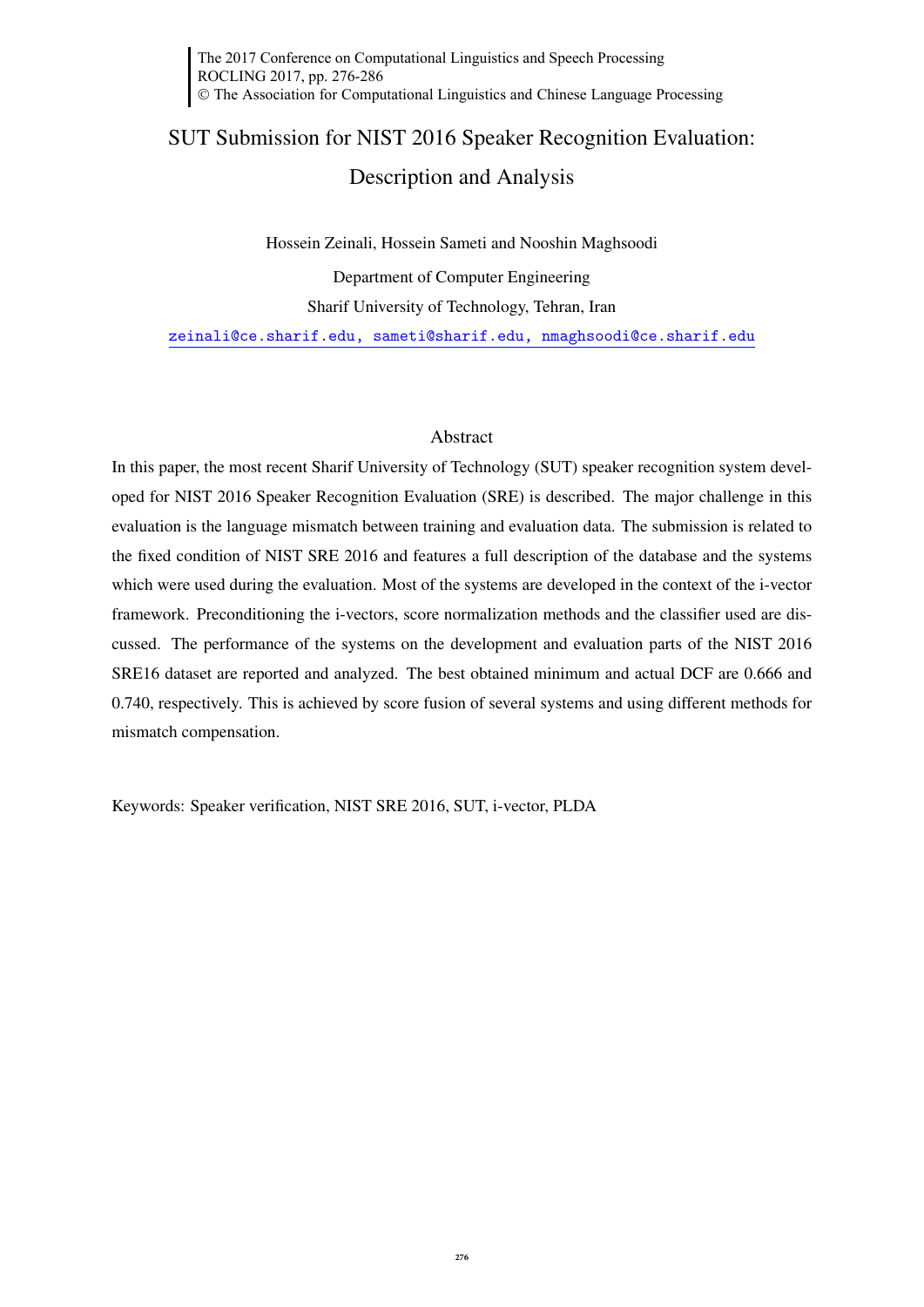## 1. Introduction

During the past two decades, National Institute of Standards and Technology (NIST) has organized several speaker recognition evaluations (SRE). The goals of these evaluations are exploring new ideas in speaker recognition and optimizing speaker recognition systems. Like all SREs, in the SRE16 some challenges are followed. One of them is the mismatch between training and evaluation datasets. Due to attention that most of the provided training data is in English while the evaluation data is in Cantonese and Tagalog, efficient methods are required for reducing the effects of this mismatch. The second challenge is short duration enrollment and test utterances. This challenge more happens for test utterances where their duration varies from 10 to 60 seconds. The last challenge is imbalanced multi-session training. In fact, there are two enrollment conditions for SRE16: three segments available for training some speaker models while only one segment for others. The focus of SRE16 is on the telephone speech in Cantonese and Tagalog languages.

In this paper, we provide the description of our system and analyze the results of using different features sets, different Voice Activity Detection (VAD) systems and methods for preconditioning the i-vectors. Our contrastive system is constructed by combining 5 subsystems that each of them is an ivector based system. The subsystems differ from each other in terms of input features (i.e. MFCC, PLP, SBN or Perseus) or applied VAD method (i.e. FVAD or EVAD). We have developed two sets of these 5 systems with and without labeled data (i.e. Contrastive 1 and 2). The final system is constructed by fusing these two sets. The first version of our system description without any analysis on the evaluation data can be found in [1].

The rest of this paper is organized as follows. We begin with a brief description of those parts of the system which are different from the standard i-vector pipeline. In the next section, the experimental setup for different parts of front-end and back-end, dataset and our subsystems are provided. The performance results are illustrated in Section 4 and finally, in Section 5, we draw conclusions based on the results.

## 2. System description

In this evaluation, we used i-vector [2] based systems only. Using different features and also different VADs, several systems were trained. All of them used the same Probabilistic Linear Discriminant Analysis (PLDA) [3] back-end. The parts of our system which differ from conventional i-vector framework are explained in the following sub-sections. A schematic block diagram of the system is depicted in Figure 1.

## 2.1. NAP trained on languages

As mentioned in the introduction, one of the main challenges in this evaluation is the language mismatch between the training and evaluation data. It seems that using a method for reducing the effect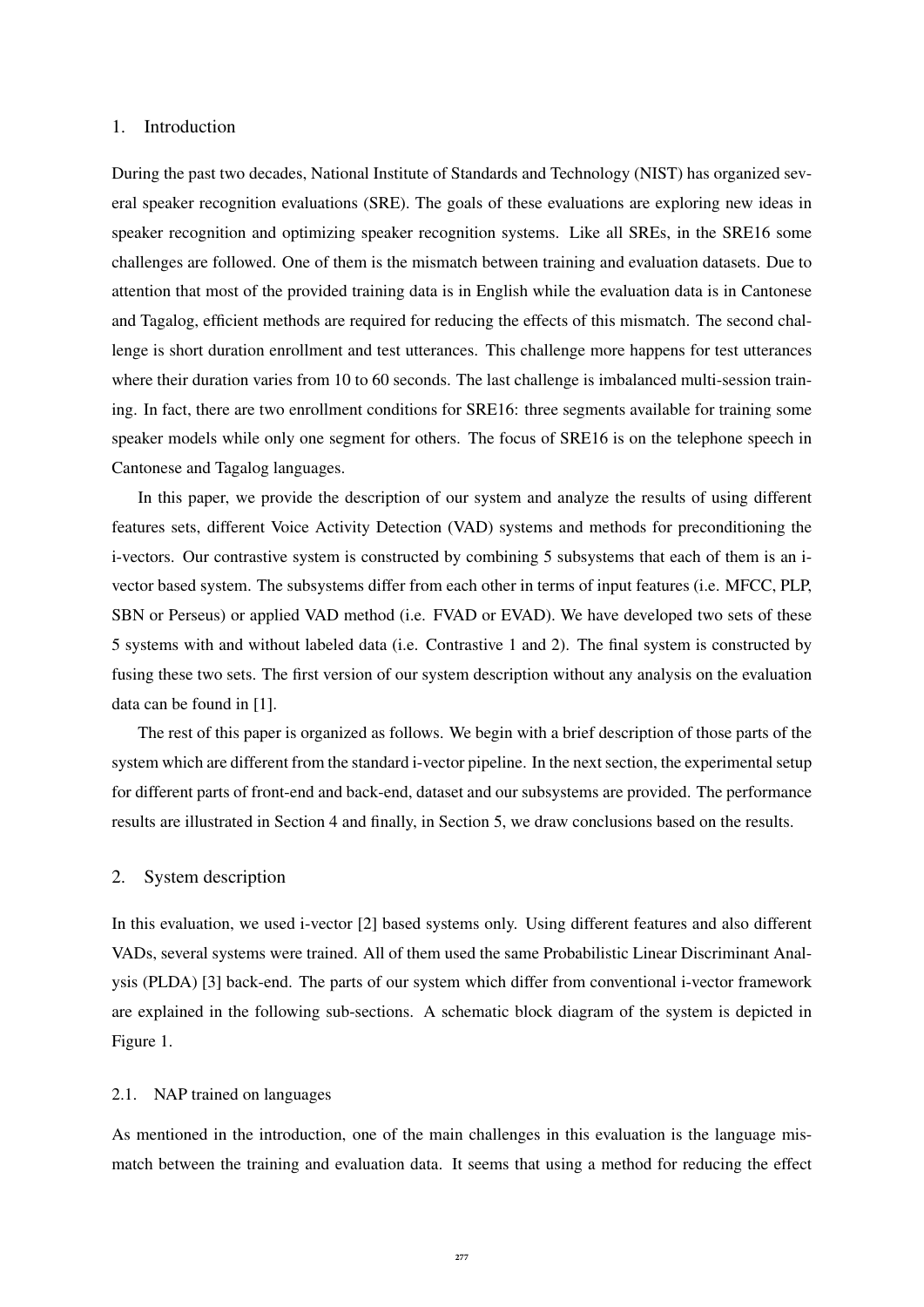

Figure 1: Block diagram of the SUT system with NAP, RLAD, and Score normalization.

of languages may help the performance. Here, in order to reduce the effects of this mismatch, we used Nuisance Attribute Projection (NAP) on top of all i-vectors [2, 4] to project away the language directions. As classes for calculating NAP projection, 20 languages were selected from the primary dataset (see Section 3.1) along with two classes corresponding to the major and minor unlabeled data from the development set. Let  $m_i$  shows the mean of i-vectors for the language  $i^{th}$  and  $M_{d \times r}$  shows the matrix of the means (i.e. each column shows mean of one language). If  $N = orth(M)$  be an orthonormal basis for M, then,  $A = I - NN'$  is an square matrix, having  $r - 1$  eigenvalues equal to zero and  $d + 1 - r$ eigenvalues equal to one. The dimension-reducing projection  $P$  is formed by the eigenvectors associated with the non-zero eigenvalues of A. P projects away the subspace spanned by all differences between pairs of columns of M.

#### 2.2. Regularized LDA

In addition to NAP projection and prior to training PLDA classifier, i-vectors are centeralized and then length normalized [5]. The centeralizing process has been done by calculating the mean from the primary dataset. Based on our previous works on text-dependent speaker verification [6, 7], Regularized LDA (RLDA) [8] was used instead of using conventional Linear Discriminant Analysis (LDA). In this method, the within and between class covariance matrices are calculated using the following formulas:

$$
\mathbf{S}_w = \alpha \mathbf{I} + \frac{1}{S} \sum_{s=1}^S \frac{1}{N_s} \sum_{n=1}^{N_s} (\mathbf{w_s}^n - \overline{\mathbf{w}_s})(\mathbf{w_s}^n - \overline{\mathbf{w}_s})^t,
$$
(1)

$$
\mathbf{S}_b = \beta \mathbf{I} + \frac{1}{S} \sum_{s=1}^{S} (\overline{\mathbf{w}_s} - \overline{\mathbf{w}}) (\overline{\mathbf{w}_s} - \overline{\mathbf{w}})^t , \qquad (2)
$$

where, S is the total number of classes (i.e. speakers in this paper),  $N_s$  is the number of training samples in class  $s^{\text{th}}$ ,  $\mathbf{w}_s^n$  is the  $n^{\text{th}}$  sample in class s, and  $\overline{\mathbf{w}_s} = \frac{1}{N}$  $\frac{1}{N_s} \sum_{n=1}^{N_s} \mathbf{w}_s^n$  is the mean of class s,  $\overline{\mathbf{w}}$  is the mean of total samples, I is the identity matrix and  $\alpha$  and  $\beta$  are two fixed coefficients which have been calculated using the development set.

It is clear that we just add a regularization to each covariance matrix. Alpha and beta parameters are set to 0.001 and 0.01, respectively. Only telephony recordings from the primary data were used for RLDA training. The dimension of i-vectors was reduced to 300 by using RLDA.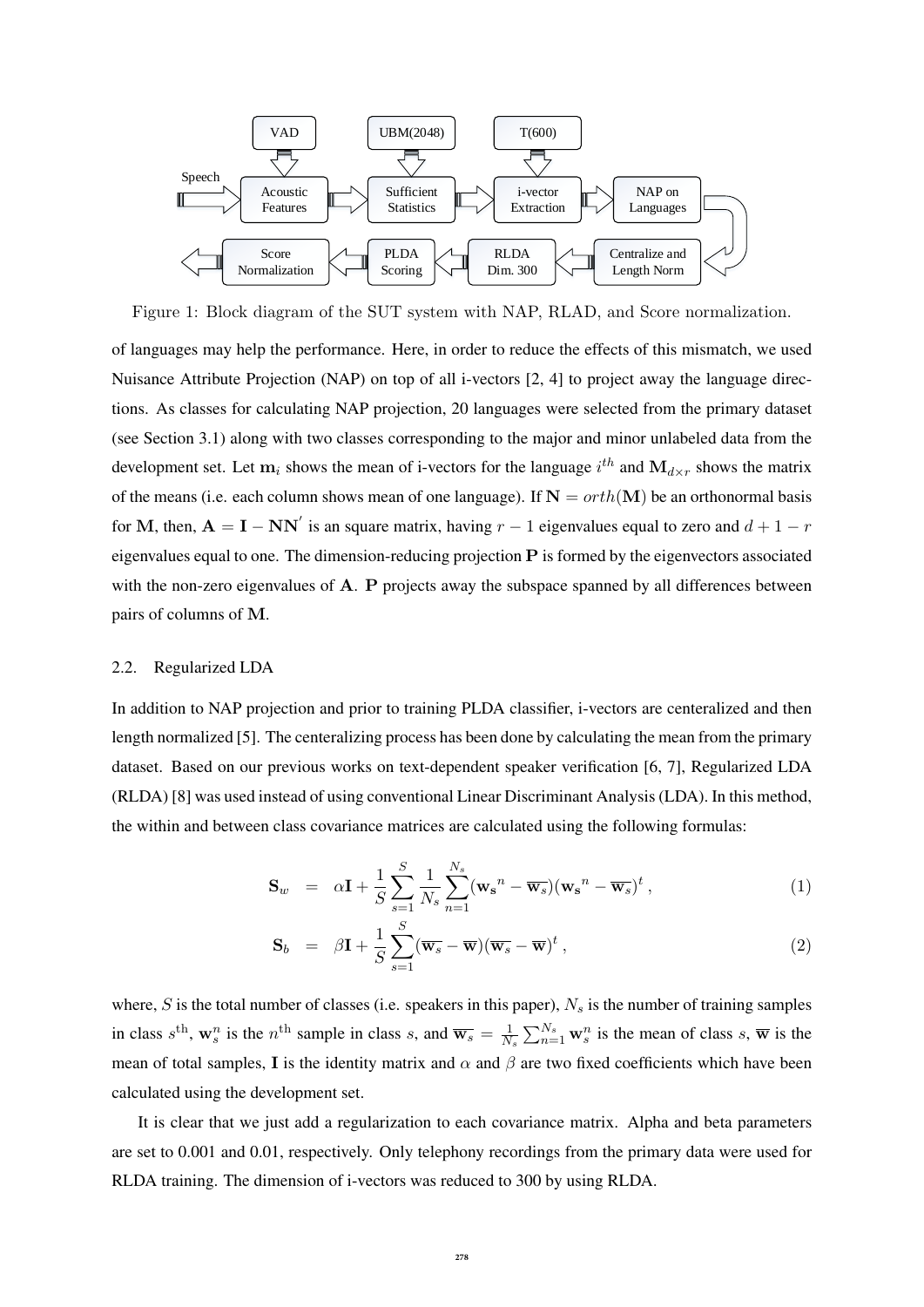

Figure 2: Comparison of the Offline, Online and Trial-Specific methods for imposter set selection. e is enrollment i-vector and t is test i-vector. It is clear that the Trial-Specific method selects the i-vectors between two enrollment and test i-vectors as imposter set.

## 2.3. Score normalization

For score normalization, a specific version of the s-norm method was used. In this method, we used trial specific imposter set selection for t-norm part and offline imposter set selection for z-norm part. During enrollment step, 10000 nearest i-vectors are selected for each model from the primary and unlabeled data. Then, these i-vectors are scored against the model and their mean and standard deviation are used for z-norm. For t-norm, each test i-vector was first scored against these 10000 i-vectors and then, 5000 largest scores were used for calculating mean and standard deviation for t-norm. Since imposter sets depend on both model and test i-vectors, this method is called trial specific. For better intuition, the comparison of this method with the offline and online imposter set selection methods is shown in Figure 2. This figure indicates that in the proposed method, only the i-vectors between the enrollment and the test i-vectors are used as imposter set.

Note that this s-norm method is not symmetric. In the original s-norm method [9], imposter sets for t-norm and z-norm parts are the same and so it is symmetric.

## 3. Experimental setups

## 3.1. Dataset

The primary training data is the combination of telephony parts from NIST SRE 2004 - 2008, Fisher English and Switchboard. The unlabeled data from SRE16 development set was used as additional training data. For the final system, we also used labeled data from SRE16 development set. For each subsystem, we used a different subset of these datasets that will be indicated in each section.

## 3.2. VAD

We did experiments with various VAD methods and based on our findings two of them have been used in this evaluation. Our main VAD is based on a phoneme recognizer system which trained on Fisher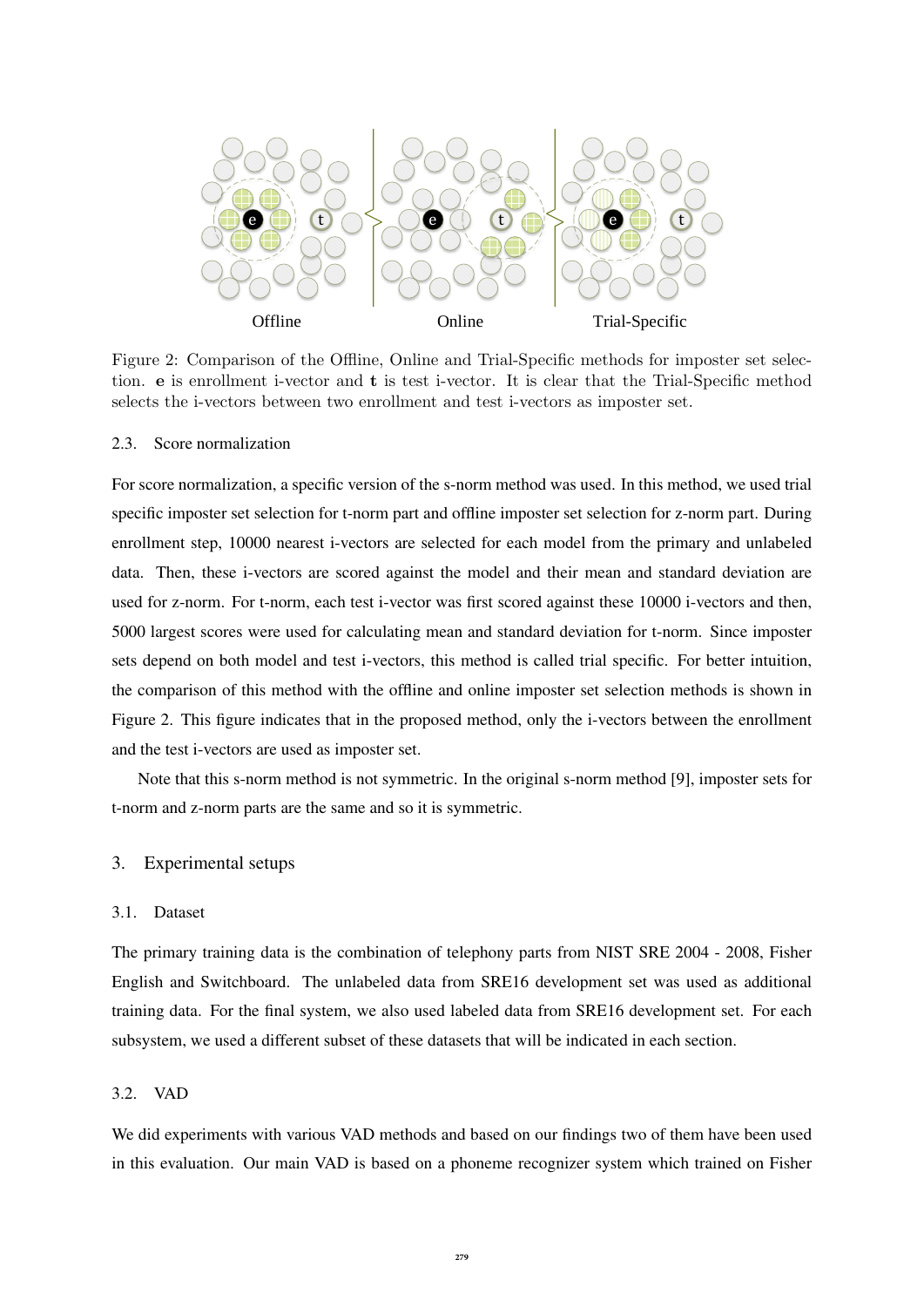dataset. All frames that recognized as silence or noise were dropped. We will refer to this method by Fisher VAD (FVAD). The secondary VAD is an energy based method that was used in one system. This method is called as Energy VAD (EVAD).

# 3.3. Features

We used four different feature sets. All acoustic features have 19 coefficients along with Energy that makes 20-dimensional feature vectors. Delta and delta-delta coefficients were also used which makes 60-dimensional feature vectors. These features were extracted using an identical configuration: 25 ms Hamming windowed frames with 15 ms overlap. For each utterance, the features are normalized using short time cepstral mean and variance normalization after dropping the non-speech frames. Three used acoustic features are as follows:

- 19 MFCC + Energy
- $\cdot$  19 PLP + Energy
- Perseus description of this feature can be found in [10].

Besides the acoustic features, an 80-dimensional DNN based Stacked Bottleneck (SBN) feature was used. This feature was trained using Fisher English dataset. The details about DNN-SBN can be found in [11, 12].

## 3.4. UBM training

In all systems, a gender-independent diagonal covariance Gaussian Mixture Model (GMM) with 2048 components is used. This model was first trained using about 8000 utterances that were randomly selected from the primary dataset. The MAP adaptation with relevance factor 512 was then used for adapting only means of this model by using unlabeled data from SRE16 development set. Doing in this manner was marginally better than adding unlabeled data to UBM training data.

## 3.5. i-vector extractor training

In each system, 600-dimensional i-vectors were extracted from original feature sets using a genderindependent i-vector extractor. This component was trained using about 77000 utterances from the primary dataset and unlabeled data from SRE16 development set. It is worth mentioning that for UBM and i-vector extractor training only the telephony data was used.

## 3.6. Model enrollment

We did some experiments on two common schemes of multi-session enrollment: 1) statistics averaging and 2) i-vectors averaging. The second strategy performed slightly better and so we decided to use it for model enrollment with multiple utterances.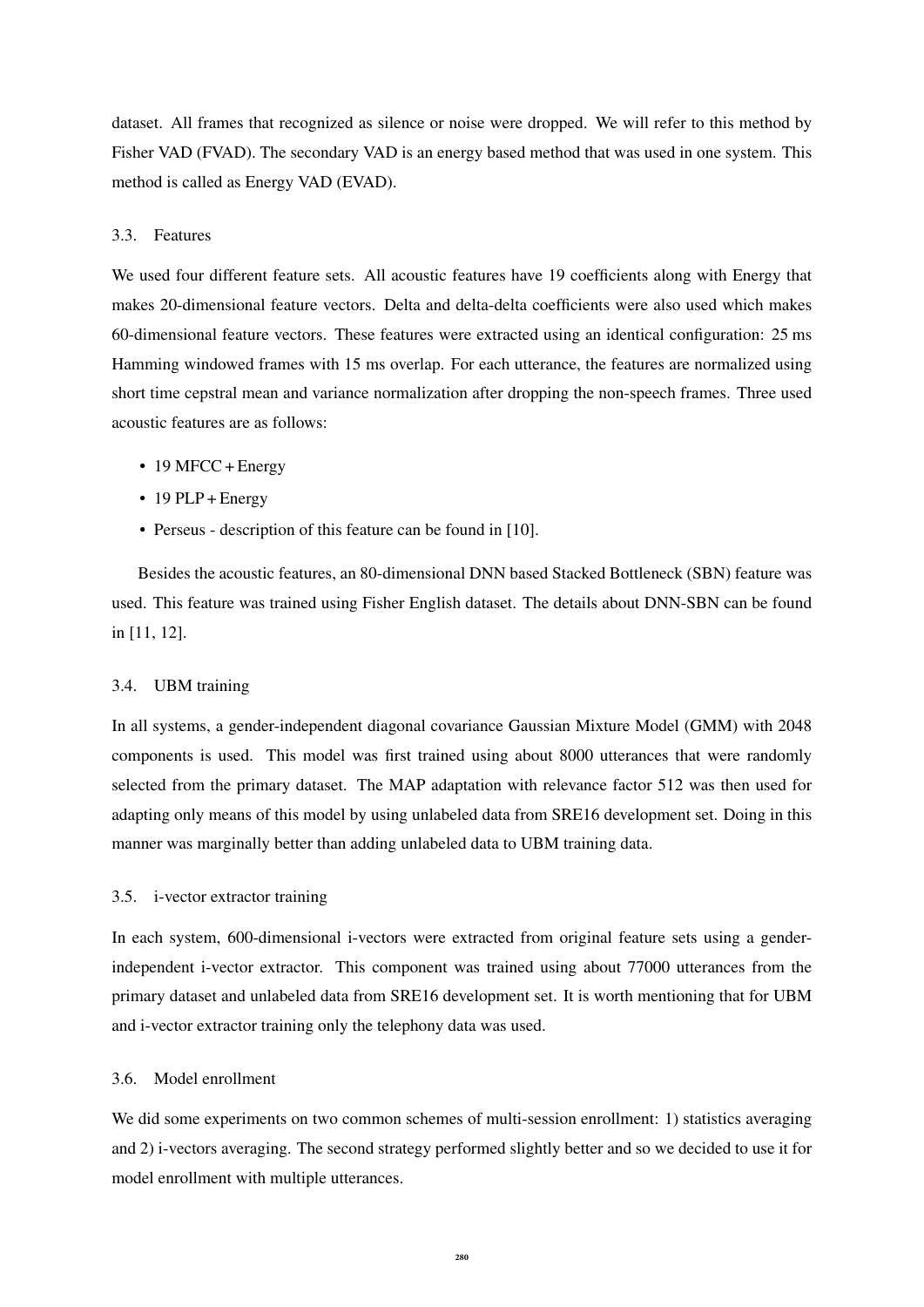## 3.7. PLDA

In all systems, we used PLDA as the classifier. The same training data as RLDA is used for PLDA training. The rank of speaker and channel subspaces were set to 200 and 100, respectively.

## 3.8. Systems

Our final submission is based on 5 i-vector based systems which are different in terms of the input features or VAD:

- 60 dimensional MFCC with EVAD
- 60 dimensional MFCC with FVAD
- 60 dimensional PLP with FVAD
- 60 dimensional Perseus with FVAD
- 140 dimensional MFCC+SBN with FVAD

We did some experiments to find the best strategy for using labeled data from SRE16 development set. When we added this part to RLDA and PLDA training data, we observed a little change in score distributions (i.e. a little shift just on target scores), because the number of speakers in the development set (i.e. 20 speakers) compared to training speakers is very small. As a result, we decided to add this data to the training data of these 5 systems and used them as a complimentary set for the final fusion.

## 3.9. Final fusion

As mentioned in the introduction, we had two sets of 5 systems. In the first one, we did not add labeled data to the training data, but in the second one, we did. We trained logistic regression for fusion and calibration of each set of systems using BOSARIS toolkit [13]. SRE16 development trials were used for this fusion training. The final submission is the summation of two fused systems (i.e. with and without labeled data).

## 3.10. System performance

We analyze and compare the systems performance on the SRE16 development and evaluation data using the Equal Error Rate (EER) and the primary cost function. The primary metric in this evaluation is  $C_{primary}$ , defined as the average cost at two specific points on the DET curve [14]. The detection cost function (DCF) is defined in normalized form as follows:

$$
C_{Norm} = P_{Miss|Tar} + \frac{1 - P_{Tar}}{P_{Tar}} \times P_{False Alarm|NonTar} \,, \tag{3}
$$

where  $P_{Target}$  is a priori probability that a trial is a target trial. Actual detection costs will be computed from the trial scores by applying detection thresholds of  $log(\beta)$  for the two values of  $\beta$ , with  $\beta_1$  for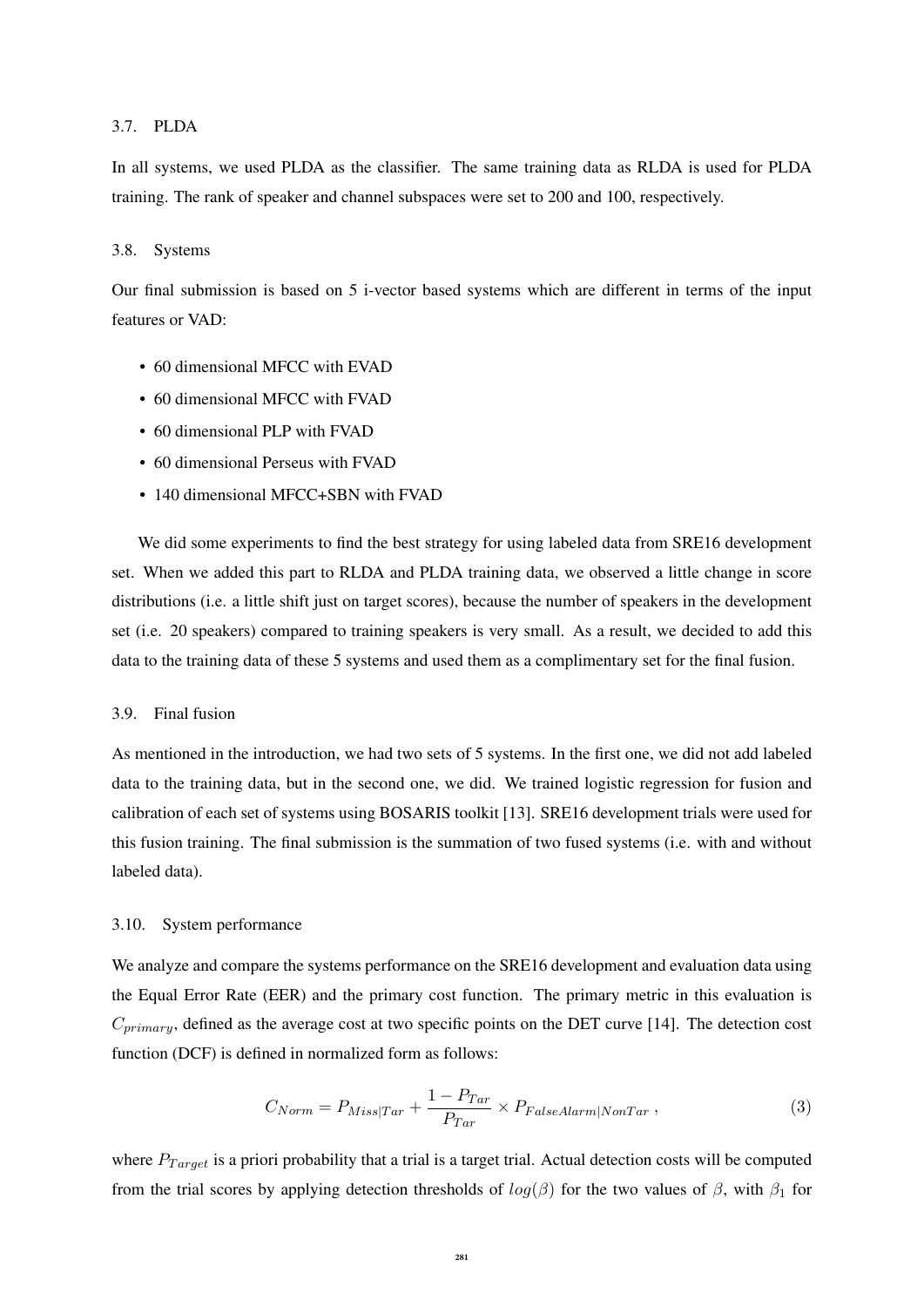Table 1: Comparison between various methods for MFCC FVAD. These results were obtained using NIST scoring script in equalized/unequalized modes. S-Norm(Simple) indicates the conventional normalization method compared to the proposed method.

|                                                                                                          | Development              |                               |  | Evaluation                                                                                      |                |                                                                                                   |
|----------------------------------------------------------------------------------------------------------|--------------------------|-------------------------------|--|-------------------------------------------------------------------------------------------------|----------------|---------------------------------------------------------------------------------------------------|
| System name                                                                                              | $\operatorname{EER}[\%]$ | $min C_{Prim}$ act $C_{Prim}$ |  | $EER[\%]$                                                                                       | $min C_{Prim}$ | $act$ $C_{Prim}$                                                                                  |
| $LDA+PLDA$                                                                                               |                          |                               |  |                                                                                                 |                | $21.05 / 21.21$ $0.884 / 0.897$ $7.833 / 8.254$ $15.89 / 16.01$ $0.971 / 0.978$ $12.487 / 16.300$ |
| $RLDA + PLDA$                                                                                            |                          |                               |  |                                                                                                 |                | $20.82 / 21.15$ $0.861 / 0.858$ $6.717 / 6.995$ $15.62 / 15.81$ $0.948 / 0.956$ $10.545 / 13.758$ |
| $RLDA + PLDA + S-Norm(Simple)$                                                                           |                          |                               |  | $19.29 / 19.52$ $0.734 / 0.730$ $0.843 / 0.845$ $14.01 / 13.62$ $0.771 / 0.754$ $0.843 / 0.839$ |                |                                                                                                   |
| $RLDA + PLDA + S-Norm$                                                                                   |                          |                               |  |                                                                                                 |                | $19.19 / 19.51$ 0.718 $/ 0.713$ 0.748 $/ 0.741$ 13.36 $/ 12.99$ 0.731 $/ 0.706$ 0.801 $/ 0.770$   |
| NAP+RLDA+PLDA+S-Norm 17.75 / 18.77 0.719 / 0.699 0.761 / 0.741 12.73 / 12.66 0.755 / 0.748 0.771 / 0.783 |                          |                               |  |                                                                                                 |                |                                                                                                   |



Figure 3: DET plot comparison of different methods for MFCC FVAD.

 $P_{Target_1} = 0.01$  and  $\beta_2$  for  $P_{Target_2} = 0.005$ . And finally the primary cost measure for SRE16 is defined as:

$$
C_{Primary} = \frac{C_{Norm_{\beta_1}} + C_{Norm_{\beta_2}}}{2} \,. \tag{4}
$$

Also, a minimum detection cost will be computed by using the detection thresholds that minimize the detection cost.

## 4. Results

## 4.1. Methods comparison

The comparison results for different methods are shown in Table 1. These results were obtained with MFCC features and FVAD. The DET curves of different systems from Table 1 are shown in Figure 3.

By comparing the first and second rows of Table 1, it is clear that RLDA performs better than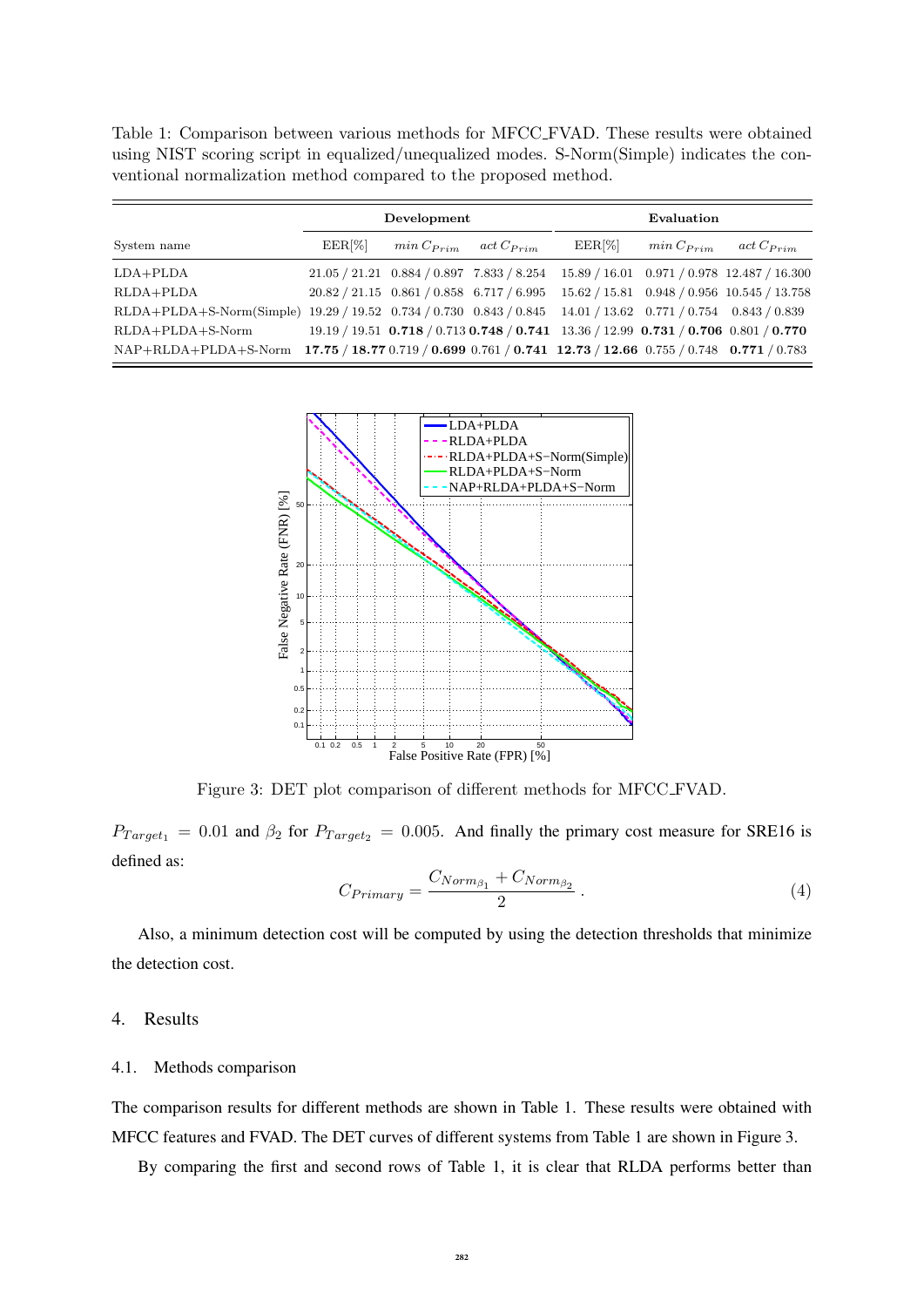conventional LDA in all operating points, especially in actual  $C_{primary}$ . Similarly, S-Norm improves the performance and also produces calibrated scores. In this evaluation, the effect of the score normalization is higher than in the previous evaluations. The fourth row of Table 1 reports the performance of trial specific imposter set selection algorithm. It is obvious that this method improves the performance in all criteria and its error reduction for evaluation data is more than development data.

The last row of Table 1 reports the effects of NAP method for reducing the effect of language mismatch. Unfortunately, the performance of this method is not consistent with all criteria. It considerably reduces the EER while in most cases it performs worse in the primary cost points. It is clear that the advantages of this method (i.e. EER reduction) is much more than its disadvantage and so we decided to use this method on top of i-vectors.

## 4.2. Features comparison

Table 2 shows the performance comparison between 5 systems and their fusion for the fixed condition as defined in the SRE16 evaluation plan. It is clear that the PLP system works considerably worse than other acoustic features in terms of EER while it performs about the same in terms of minimum  $C_{primary}$ . This also happens for SBN features concatenated with MFCCs (i.e. MFCC+SBN). SBN features were trained using Fisher English data and it is proved that the BN features are language dependent and performs the best in the trained language. Although this system performs worst, it helps final fusion in terms of both measures.

One interesting observation from this section is the difference between the minimum and actual primary cost. It is clear that this difference is not so much and this shows well-calibrated scores without any extra calibration method. This is an important advantage of trial specific imposter set selection for score normalization.

The second section of this table reports performance of different systems when labeled data from development set was added to the training data. It is obvious that in this case, considerable improvement is achieved in terms of EER for development set while the improvement of minimum  $C_{primary}$  is not so much. The improvement for evaluation data is not as much as the development results because the development set was added to the training data and the systems are over-fitted to this set slightly.

The third section of Table 2 shows fusion results for the first two sections. It is clear that fusion system (i.e. Contrastive 2) performs better than individual systems in terms of both EER and minimum  $C_{primary}$ . Contrastive 1 performs better than Contrastive 2 on evaluation set while it was over-fitted to development data. This happens because it used in-domain data for training and this reduces the mismatch effects.

The last row of this table shows our final system, which is a simple summation of two systems from the third section. We selected this system as final submission to reduce the possibility of over-fitting effects on evaluation set while Contrastive 1 performs the best.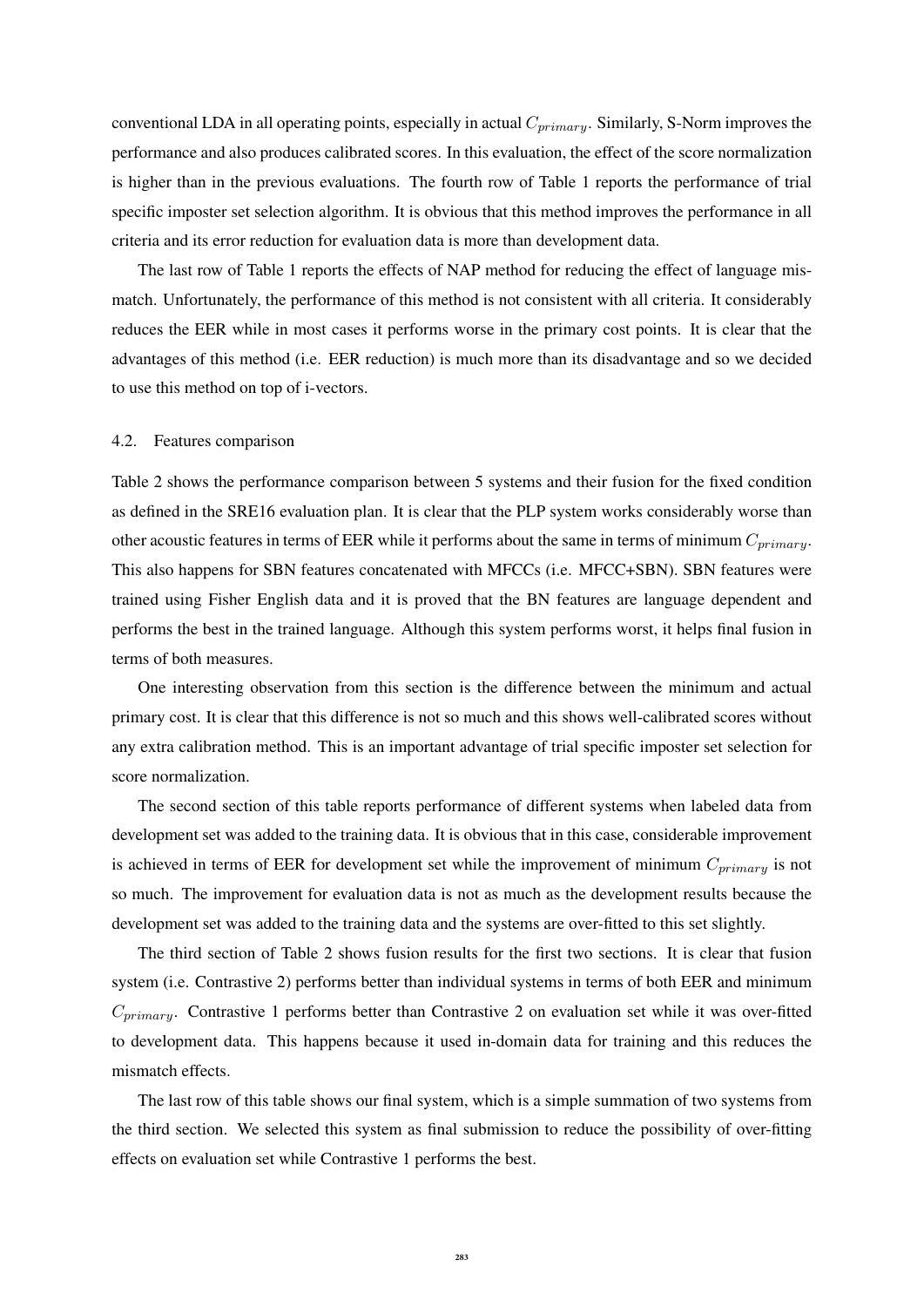Table 2: Performance comparison of different systems and their fusion for the SRE16 dataset. These results were obtained using NIST scoring script in equalized/unequalized modes. The first section shows results from single systems without any usage of labeled data. The results in the second section were obtained using the same systems from the first section that used labeled data. Contrastive 1 and 2 are the fusion of systems from second and first sections respectively. The last row shows the final submitted system which is the fusion of two Contrastive systems.

|                                                                |           | Development |                                                        | Evaluation                                                                                |           |                                                 |                  |
|----------------------------------------------------------------|-----------|-------------|--------------------------------------------------------|-------------------------------------------------------------------------------------------|-----------|-------------------------------------------------|------------------|
| System name                                                    | Lab. Cal. | $EER[\%]$   | $min C_{Prim}$                                         | $act$ $C_{Prim}$                                                                          | $EER[\%]$ | $min C_{Prim}$                                  | $act$ $C_{Prim}$ |
| MFCC_EVAD                                                      |           |             |                                                        | No No 17.54 / 17.96 0.736 / 0.730 0.782 / 0.773 12.48 / 12.15 0.763 / 0.757 0.767 / 0.769 |           |                                                 |                  |
| MFCC_FVAD                                                      |           |             |                                                        | No No $17.75 / 18.77$ 0.719 / 0.699 0.761 / 0.741                                         |           | $12.73 / 12.66$ 0.755 $/ 0.748$ 0.771 $/ 0.783$ |                  |
| PLP_FVAD                                                       |           |             | No No 19.63 / 20.32 0.773 / 0.781 0.798 / 0.806        |                                                                                           |           | 13.71 / 14.00  0.782 / 0.789  0.824 / 0.846     |                  |
| Perseus_FVAD                                                   |           |             | No No 17.66 / 18.16 0.794 / 0.780 0.811 / 0.799        |                                                                                           |           | $13.65 / 13.40$ 0.793 $/ 0.783$ 0.809 $/ 0.813$ |                  |
| MFCC+SBN_FVAD                                                  |           |             | No No $20.59 / 21.93$ 0.764 $/ 0.765$ 0.803 $/ 0.806$  |                                                                                           |           | 13.86 / 14.22  0.779 / 0.790  0.790 / 0.804     |                  |
| MFCC_EVAD                                                      |           |             | Yes No $15.52 / 15.74$ 0.678 / 0.673 0.733 / 0.721     |                                                                                           |           | $12.19 / 11.94 0.750 / 0.744 0.754 / 0.757$     |                  |
| MFCC_FVAD                                                      |           |             |                                                        | Yes No $16.34 / 17.34$ 0.666 / 0.654 0.708 / 0.692                                        |           | $12.69 / 12.60$ 0.750 $/$ 0.744 0.769 $/$ 0.782 |                  |
| PLP_FVAD                                                       |           |             | Yes No $18.38 / 19.03$ 0.748 $/ 0.752$ 0.756 $/ 0.763$ |                                                                                           |           | 13.72 / 13.99 0.776 / 0.785 0.823 / 0.844       |                  |
| Perseus_FVAD                                                   |           |             | Yes No $15.37 / 15.99$ 0.753 / 0.738 0.783 / 0.762     |                                                                                           |           | 13.41 / 13.16 0.781 / 0.773 0.796 / 0.803       |                  |
| MFCC+SBN_FVAD Yes No 19.43 / 20.88 0.741 / 0.741 0.767 / 0.771 |           |             |                                                        |                                                                                           |           | $13.67 / 14.12$ 0.774 / 0.785 0.785 / 0.799     |                  |
| Contrastive 1                                                  |           |             | Yes Yes $13.26 / 14.04$ 0.599 / 0.576 0.617 / 0.589    |                                                                                           |           | $10.41 / 10.15$ $0.664 / 0.664$ $0.734 / 0.778$ |                  |
| Contrastive 2                                                  |           |             | No Yes $15.12 / 15.85$ 0.642 / 0.616 0.665 / 0.633     |                                                                                           |           | $10.56 / 10.24$ $0.671 / 0.670$ $0.748 / 0.792$ |                  |
| Final System                                                   |           |             |                                                        | Yes Yes $14.14 / 14.87$ 0.620 / 0.598 0.639 / 0.610                                       |           | $10.47 / 10.19$ 0.666 / 0.666 0.740 / 0.782     |                  |

Table 3: The final submission results on sub-conditions of evaluation set.

| Partition | $EER[\%]$ | $min \, C_{Primary}$ act $C_{Primary}$              |  |
|-----------|-----------|-----------------------------------------------------|--|
| All       |           | $10.47 / 10.19$ 0.666 / 0.666 0.740 / 0.782         |  |
| Male      |           | $10.25 / 09.05$ $0.620 / 0.573$ $0.736 / 0.782$     |  |
| Female    |           | $10.41 / 10.80$ 0.708 $/ 0.730$ 0.743 $/ 0.782$     |  |
|           |           | Cantonese 05.71 / 06.22 0.514 / 0.531 0.537 / 0.782 |  |
|           |           | Tagalog 15.17 / 14.37 0.807 / 0.803 0.942 / 0.782   |  |

## 4.3. Results on the sub-conditions

Table 3 shows the results of final submission on the sub-conditions of evaluation set. It is obvious that the male and female results are almost the same. The performance of Tagalog is about three times worse than Cantonese in terms of EER. It seems that Tagalog is a more difficult language for speaker verification. Our calibration for male and also for Tagalog is not as good as it was expected.

#### 4.4. Execution time and memory consumption

The reported numbers here were measured using a server with Intel(R) Xeon(R) CPU E5-2640 @ 2.50 GHz and with 64 GB memory.

The most consuming steps in our systems are VAD, feature extraction, and i-vector extraction. For extracting acoustic features, the average execution time of these steps using a single thread is about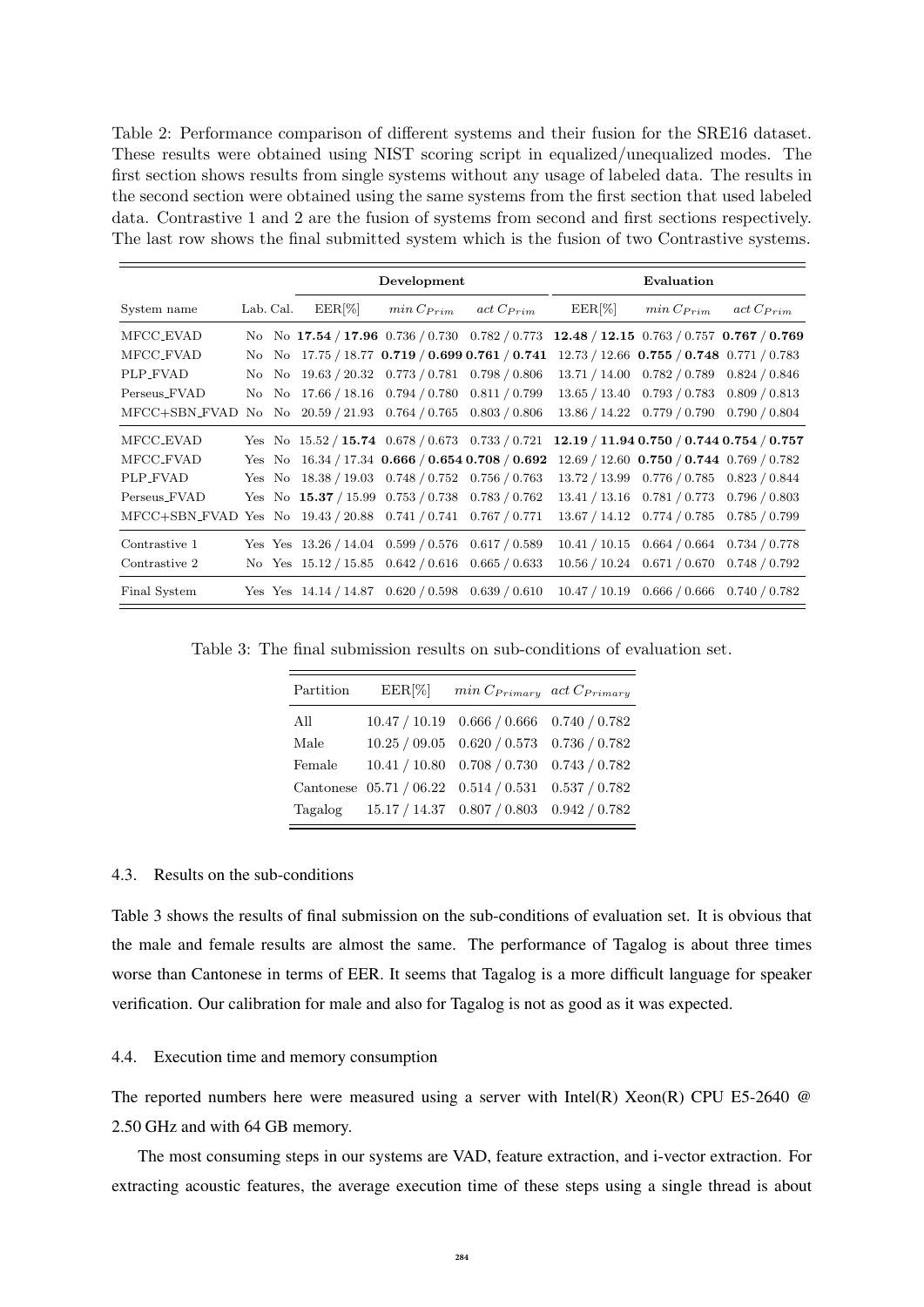13 times faster than real time. This number for MFCC+SBN system is about 2.4 times. The memory consumption for these two system types is 3GB and 5GB respectively.

Although the execution time of enrollment and scoring are negligible with respect to the other steps (i.e. it takes about 1.43 second for one model and 1000 test i-vectors), it is worth noting that our score normalization is slower than conventional s-norm. It needs an extra sorting method before selecting scores for calculating mean and standard deviation.

#### 5. Conclusions

This paper describes SUT system for the fixed condition of NIST SRE16. We used different feature sets and VAD in front-end and made the back-end just based on PLDA. Comparison between features showed that acoustic features perform better than bottleneck features in this evaluation, due to the language mismatch between training and evaluation datasets. NAP is an effective method for reducing the effects of language mismatch but it just helps in EER operating point. Experimental results proved that using RLDA performs better than conventional LDA for preconditioning i-vectors prior to PLDA training.

For score normalization, we have used trial specific imposter set selection method combined with s-norm. This method was the best way for selecting imposter sets. The normalized scores with this method were calibrated well without any additional processing.

Using labeled data from SRE16 development set has a risk of over-fitting. So, our final submission system was the fusion of two fused systems (i.e. with and without using this labeled data). This reduces the possibility of over-fitting. Interestingly, the system that used labeled data performs the best on the evaluation set too.

#### 6. Acknowledgement

The authors would like to thank Brno University of Technology (BUT) for providing setups and systems for running these experiments.

## References

- [1] Hossein Zeinali, Hossein Sameti, and Nooshin Maghsoodi, "SUT System Description for NIST SRE 2016," *arXiv preprint arXiv:1706.05077*, 2016.
- [2] Najim Dehak, Patrick Kenny, Réda Dehak, Pierre Dumouchel, and Pierre Ouellet, "Front-end factor analysis for speaker verification," *Audio, Speech, and Language Processing, IEEE Transactions on*, vol. 19, no. 4, pp. 788–798, 2011.
- [3] Simon JD Prince and James H Elder, "Probabilistic linear discriminant analysis for inferences about identity," in *Computer Vision, 2007. ICCV 2007. IEEE 11th International Conference on*. IEEE, 2007, pp. 1–8.